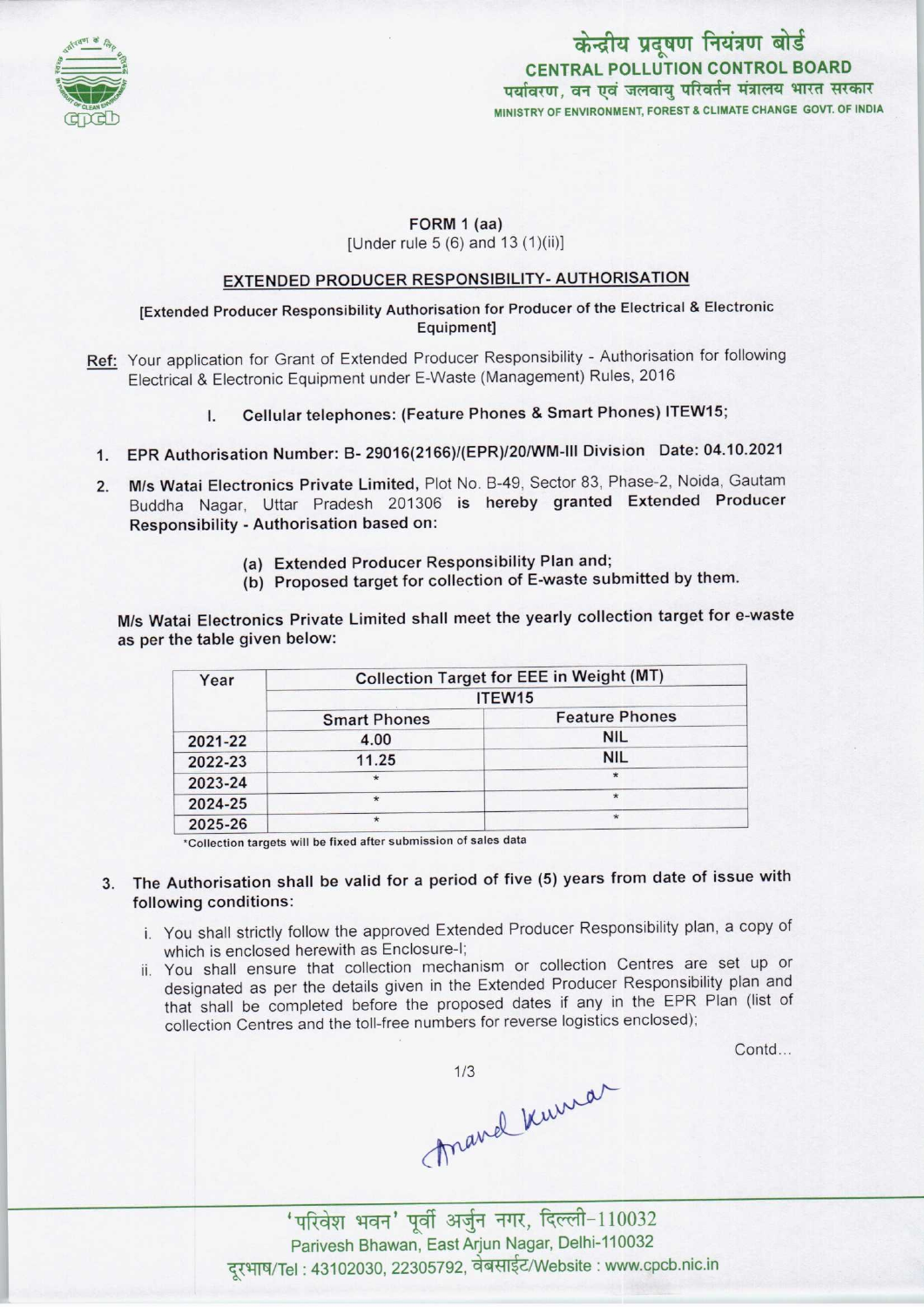

From pre page...

- iii. You shall ensure that all the collected e-waste is channelized to your dismantler/recycler M/s Greenzon Recycling Pvt. Ltd R-30, UPSIDC Industrial Area, Sikandrabad, Bulandshar and record shall be maintained at dismantler/recycler and at your end.
- iv. You shall maintain records, in Form-2 of these Rules, of e-waste and make such records available for scrutiny by Central Pollution Control Board;
- v. You shall file annual returns in Form-3 to the Central Pollution Control Board on or before 30th day of June following the financial year to which that returns relates.

### vi. General Terms & Conditions of the Authorisation:

- a. The authorisation shall comply with provisions of the Environment (Protection) Act, 1986 and the E-waste (Management) Rules,2016 made there under;
- b. The authorisation or its renewal shall be produced for inspection at the request of an officer authorised by the Central Pollution Control Board;
- c.Any change in the approved Extended Producer Responsibility plan should be informed to Central Pollution Control Board within 15 days on which decision shall be communicated by Central Pollution Control Board within sixty days;
- d. It is the duty of the authorised person to take prior permission of the Central Pollution Control Board to close down any collection centre/points or any other facility which are part of the EPR plan;
- e. An application for the renewal of authorisation shall be made as laid down in subrule (vi) of rule of 13(1) the E- Waste (Management) Rules, 2016;
- f. The Board reserves right to cancel/amend/revoke the authorisation at any time as per the policy of the Board or Government.

#### vii. Additional Conditions: -

- a) That the applicant will submit annual sales data along with annual returns;
- b) That the applicant has to ensure that the addresses of collection points provided by them in their EPR Plan are correct and traceable and the collection points/centres are functional;
- c) That the applicant will submit revised application for grant of EPR Authorisation in case of applicant adding/changing PRO or changing its EPR Plan;

Contd...

2/3<br>Arand Kurrer